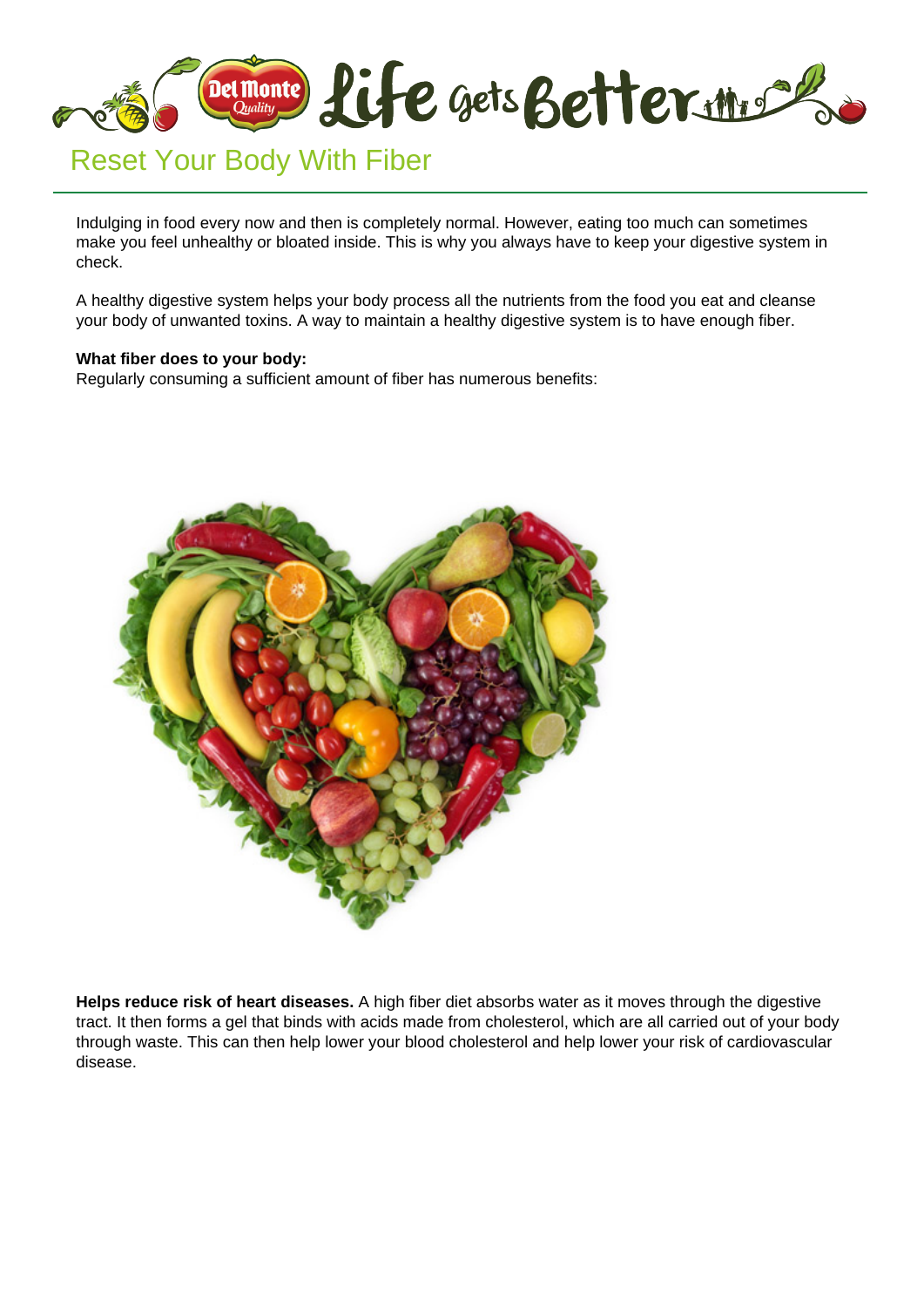

**Normalizes bowel movements.** As a high fiber diet absorbs water, it also helps solidify loose watery stools. This in turn increases the weight and size of your stool while softening it at the same time, reducing the incidence of constipation.



**Controls blood sugar level.** Getting fiber – particularly soluble fiber found in beans, oats, nuts, and some fruits and vegetables – helps slow down the absorption of sugar and improve blood sugar level in the body. Diets high in fiber helps reduces the risk of Type 2 diabetes.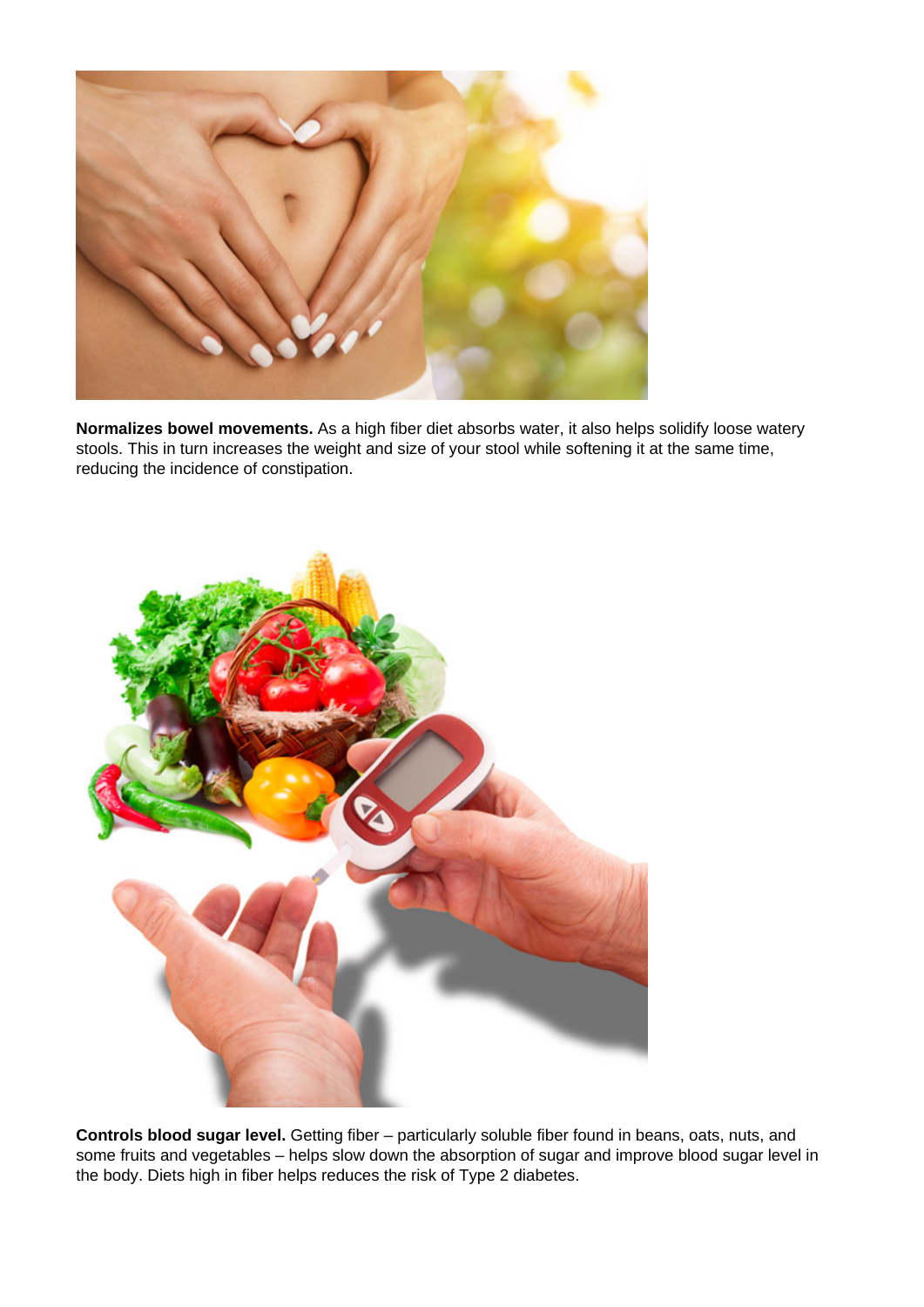Helps maintain a healthy weight. Fiber provides the bulk to your diet that gives you the feeling of a full stomach, which can then help you control your weight. Food containing fiber, also takes longer to eat, makes your stomach feel full sooner, which consequently makes you eat less.

## Get your daily dose of fiber!

Since fiber plays an important role in keeping you healthy, you should strive to get enough of it every day. One easy way to get a fiber boost is by drinking a deliciously refreshing glass of [Del Monte Fiber-Enriched](http://lifegetsbetter.ph/our-products/beverages/del-monte-100-juice/5/del-monte-100-pineapple-juice-fiber-enriched)  [100% Pineapple Juice.](http://lifegetsbetter.ph/our-products/beverages/del-monte-100-juice/5/del-monte-100-pineapple-juice-fiber-enriched) It has 4 grams of dietary fiber, equivalent to a 200-gram bowl of salad, which can help flush away toxins and keep your digestive system in top condition.

Drink to better health! Always remember to EAT – CLEANSE – REPEAT with [Del Monte Fiber-Enriched!](http://lifegetsbetter.ph/our-products/beverages/del-monte-100-juice/5/del-monte-100-pineapple-juice-fiber-enriched)